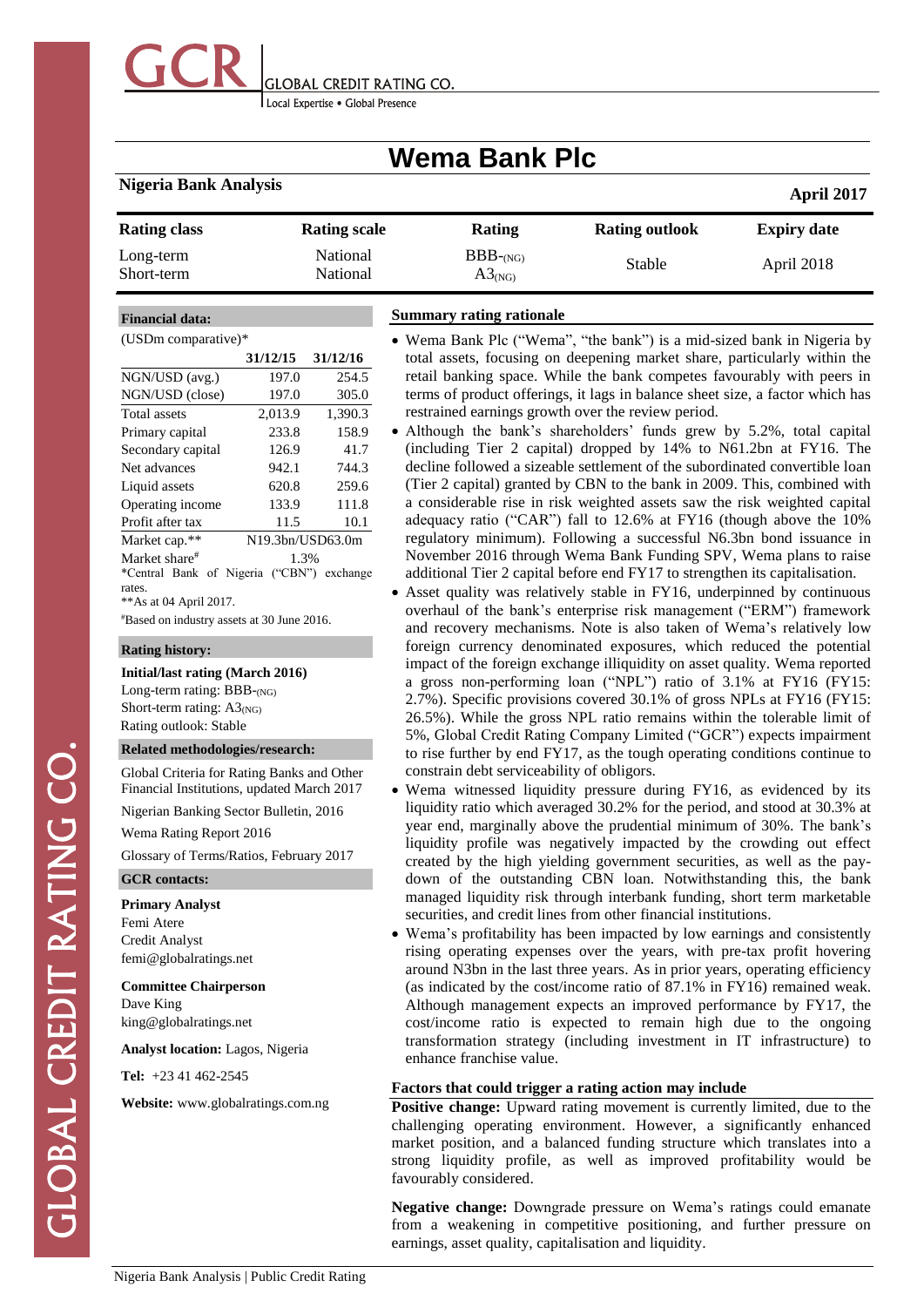#### **Organisational profile**

## **Corporate summary<sup>1</sup>**

Incorporated in 1945, Wema is Nigeria's longest surviving indigenous bank. The bank became a public limited liability company in 1987 and its shares were subsequently listed on The Nigeria Stock Exchange ("NSE") in 1991. Following a strategic repositioning exercise in 2009, Wema opted for a regional banking licence in order to focus on its key market jurisdictions and strengths. Pursuant to meeting CBN requirements (including minimum capital requirement for a national bank), Wema applied for and was granted a national banking licence by CBN in November 2015. The bank provides a range of retail and small and medium enterprise ("SME") banking, corporate, treasury, trade services and financial advisory products/services to its numerous corporate and individual customers.

#### **Ownership structure**

Wema's shareholding structure is considered diversified, with about 245,476 shareholders at 31 December 2016. Table 1 lists all shareholders holding more than 5% of the bank's shares at that date. Included in 'Others' is Odu'a Investment Company Limited's shareholding of 10%, owned by the six states of the South-West Nigeria. This was precluded from the list of major shareholders in accordance with CBN regulation.

| <b>Table 1: Major shareholders</b>      | % Holding   |             |
|-----------------------------------------|-------------|-------------|
|                                         | <b>FY15</b> | <b>FY16</b> |
| First Pension Custodian Nigeria Limited | 34.9        |             |
| Neemtree Limited                        | 18.3        | 27.5        |
| Petrotrab Limited                       | 8.5         | 8.5         |
| Sw8 Investment Company Limited          | 8.0         | 8.0         |
| Others (<5%)                            | 30.2        | 56.0        |
| <b>Total</b>                            | 100.0       | 100.0       |

Source: Wema AFS.

#### **Strategy and operations**

Wema continued to consolidate on the achievements recorded over the last two years, and has remained committed to its Project LEAP<sup>2</sup> Transformation Strategy, mitigating and responding proactively to the various challenges within the operating environment. The bank rolled out six additional branches and 98 ATMs during FY16. While taking cognisance of its moderated capital adequacy, 10 additional branches are planned for commissioning in FY17, especially in the northern and eastern areas of the country. Furthermore, the bank is planning to install off-site ATMs and open cash centres to drive retail market penetration.

In an effort to enhance customer base and grow transaction volume within the target market, Wema entered into a USSD (\*945#) partnership with a telecommunication company during FY16. The bank

<sup>2</sup> LEAP stands for Low cost funding, Efficiency, Alternative platforms and Performance

also launched a digital banking platform in March 2017 to enhance service delivery and other valueadded offerings.

Currently, Wema operates through 140 branch offices, 274 ATMs, 4,550 active POS terminals across the country, and has 1,011 employees. The bank had initially planned to upgrade its core banking software 'Finacle' to a new version in 2016. However, this was delayed by a need to acquire the relevant hardware required for the effective configuration of the new version. While its present focus remains on growing organically, Wema is also considering inorganic growth opportunities (if considered suitable and in line with its overall business strategy).

#### **Governance structure**

The composition of the bank's board of directors ("board") and its governance structure are in line with CBN's code of corporate governance for banks in Nigeria, and that of the Securities and Exchange Commission ("SEC") for listed companies. The board has a satisfactory mix of competencies and experience, and performs oversight functions through various board committees. The bank's board composition and adherence to selected aspects of appropriate corporate governance are as highlighted below.

| <b>Description</b>                       | <b>Findings</b>                                                                                                     |  |
|------------------------------------------|---------------------------------------------------------------------------------------------------------------------|--|
| Board size                               | 12 members                                                                                                          |  |
| Number of executive directors            | 5 (Including Managing Director)                                                                                     |  |
| Number of non-executive directors        | 7 (Including Chairman)                                                                                              |  |
| Independent directors                    | Yes, 2                                                                                                              |  |
| Tenure of non-executive directors        | 4 years each/max. 2 cycles                                                                                          |  |
| Number of board committees               | 5-(Risk and Audit,<br>Credit.<br>Finance and General Purpose,<br>Nomination and Governance.<br>and Statutory Audit) |  |
| Internal audit and compliance            | Yes, independent unit                                                                                               |  |
| External auditors and rotation<br>policy | Akintola Williams Deilotte/10<br>year tenure (renewable<br>annually)                                                |  |

Subsequent to FY16, Mr. Ademola Adebise, (executive director) was appointed as the Deputy Managing Director ("DMD") of the bank. The DMD supervises corporate banking, treasury and finance, South-South and South-East region, and the business support unit. In addition, the operating structure has other three regional directorates (Lagos, South-West, and North), each headed by an executive director; and three support function lines.

#### **Financial reporting**

The audited financial statements were prepared in accordance with International Financial Reporting Standards ("IFRS"), the Banks and Other Financial Institutions Act and the Financial Reporting Council of Nigeria requirements. The bank's external auditor, Akintola Williams Deloitte, issued an unqualified report on the FY16 financial statements.

l **<sup>1</sup>** Refer to previous report issued by GCR for a detailed background.

Nigeria Bank Analysis | Public Credit Rating Page 2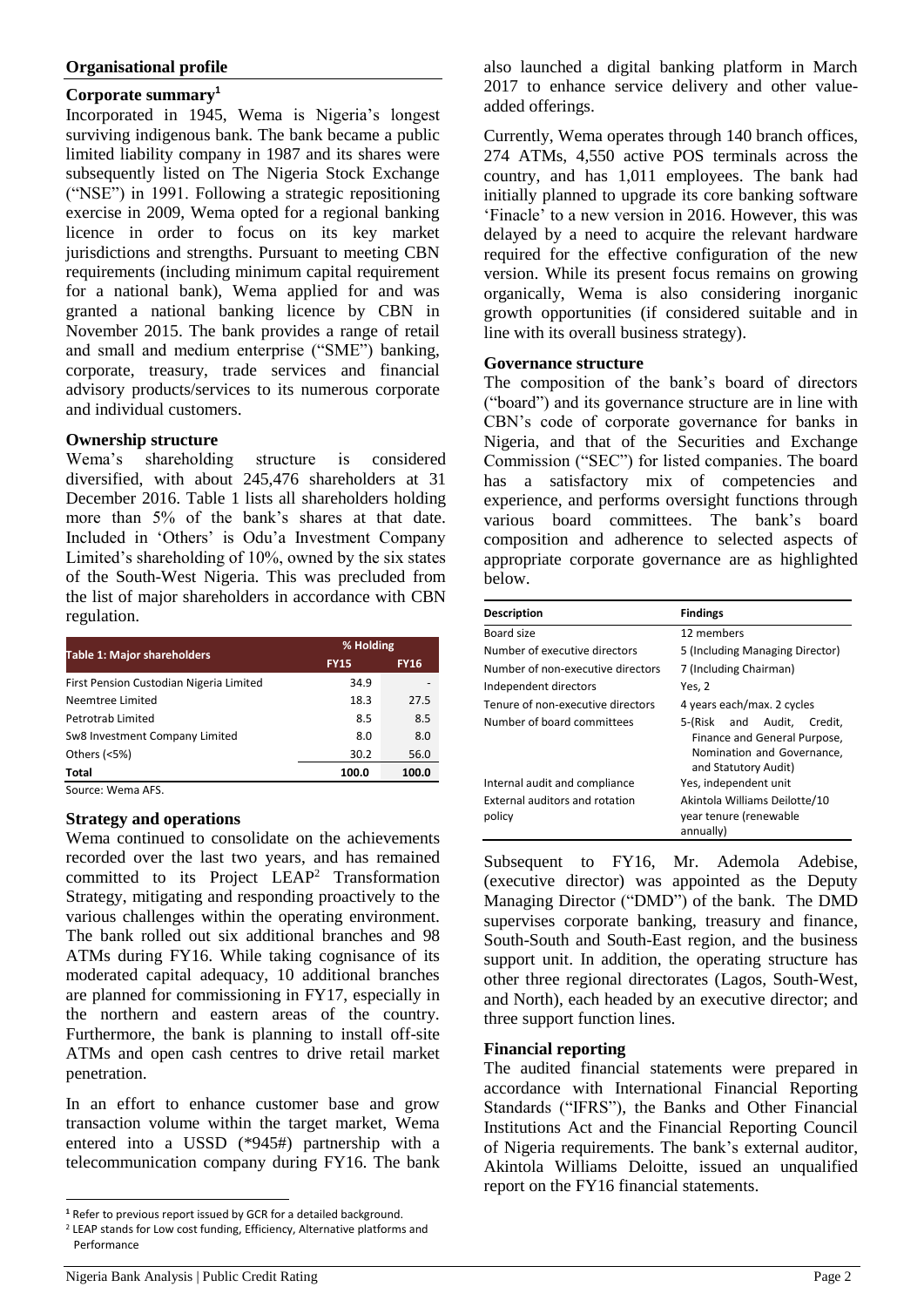### **Operating environment<sup>3</sup>**

#### **Economy overview**

Nigeria's macroeconomic fundamentals remained volatile throughout 2016 owing to low and unstable international oil prices (which has severely affected the country's foreign reserve levels and fiscal planning capacity), as well as a variety of local and global challenges. Other factors contributing to the heightened levels of economic uncertainty include the significant fall in the value of the Naira against the US dollar, largely due to the role oil plays in funding Nigeria's fiscus. According to National Bureau of Statistics ("NBS"), the nation's real gross domestic product ("GDP") contracted by 1.5% in 2016 (compared to 2.8% and 6.2% growth recorded in 2015 and 2014 respectively), placing the country in a recession. The negative trend was exacerbated by the resurgence of disturbances in the Niger Delta region (which affected crude oil production outputs) and the impact of reduced foreign exchange earnings on the economy. As such, inflation rose steadily from 9.5% at end-December 2015 to 18.6% at end-December 2016, before dropping to 17.8% at end-February 2017.

In order to mitigate the foreign exchange shortages and stimulate economic activity, CBN implemented a more restrictive foreign exchange policy that denied access to foreign currency (from the official CBN window) for 41 items, and removed the exchange rate peg to the USD in favour of a flexible exchange rate policy in June 2016. Despite these interventions, the currency remained under pressure, with the inadequate foreign exchange supply from the official CBN window driving much weaker exchange rates in the parallel market. While the rate rose above N500/USD up to mid-March 2017, off late, it fluctuates between N360-N400/USD following CBN interventions. During the last Monetary Policy Committee meeting held in March 2017, CBN maintained the monetary policy rate ("MPR") at 14%, the cash reserve ratio ("CRR") at 22.5% and the liquidity ratio at 30%, in line with efforts to combat inflation and maintain price stability.

## **Industry overview**

l

At 31 December 2016, Nigeria's financial sector comprised twenty-one commercial banks, one noninterest bank, four merchant banks and over 4,000 other financial institutions. The commercial banks include ten international, nine national, and two regional banks (SunTrust Bank Nigeria Limited and Providus Bank Plc, licensed in November 2015 and May 2016 respectively). Keystone Bank Limited, the only bridge bank under the management of Asset Management Corporation of Nigeria ("AMCON") since 2009, was sold to Sigma Golf Nigeria Limited and Riverbank Investment Resources Limited (Sigma Golf–Riverbank consortium) in March 2017. The other two banks, Enterprise Bank Limited and Mainstreet Bank Limited, formerly under AMCON, have since been sold to Heritage Bank and Skye Bank Plc respectively. Nigeria's eight largest banks (excluding Wema) accounted for about 70% of total industry assets at FY16.

The banking sector witnessed downward pressure on core earnings in 2016, driven by deteriorating asset quality, moderating foreign exchange volumes and margin compression. Per CBN statistics, the dominant sectors with high credit exposure at end-June 2016 include: oil and gas (28.8%), manufacturing (12.9%), public (8.8%) and general commerce (8.7%). The banks' aggregate gross NPL ratio rose to 11.7% at end-June 2016 compared to 4.9% at December 2015, exceeding the prudential tolerable limit of 5.0%. The position was largely skewed by outliers recorded within some banks. Although CBN has allowed banks to write off fully provisioned NPLs since July 2016, GCR expects the industry NPL ratio to remain high, and above the regulatory limit in 2017, given the continuous rise in delinquencies within some sectors. Furthermore, the industry risk weighted CAR stood at 15.6% at end-June 2016 (December 2015: 16.1%). While some players are already falling short of the required threshold, additional Naira devaluation could increase pressure on banks' moderated capital buffer.

A major shift in banks' lending focus to the middle market segment was noticeable in 2016, raising concern about a possible rise in delinquent assets, considering the segment's over-reliance on foreign exchange for business. Similarly, exposures to the power sector (which continues to face high debt burdens and low capacity to generate sufficient cash flows due to poor infrastructure and management issues) may also raise credit risk.

The year 2017 is expected to remain challenging for Nigerian financial institutions, given the persistent macroeconomic uncertainties. However, CBN is poised to drive monetary policy in such a way as to enable fiscal policy to foster public investment in infrastructure. In view of the current pressure on capital adequacy, banks are likely to raise additional capital (via debt or equity issues) to absorb additional losses and meet regulatory capital requirements. Factors that will shape the industry performance in the current year include individual and collective institutional development in the areas of product innovation, proactive risk management, ability to employ cutting edge technology, and improved competitive advantage in the area of mobile and retail banking.

#### **Competitive position**

Wema competes well with peers in terms of product offerings, increasing penetration within its retail segment to capture higher market share. However, the bank lags in balance sheet size and strength, a major earnings enabler within the industry. Table 3 shows

**<sup>3</sup>** Refer to GCR's Nigerian Financial Institutions Ratings Overview 2016 for a brief economic, regulatory and industry review.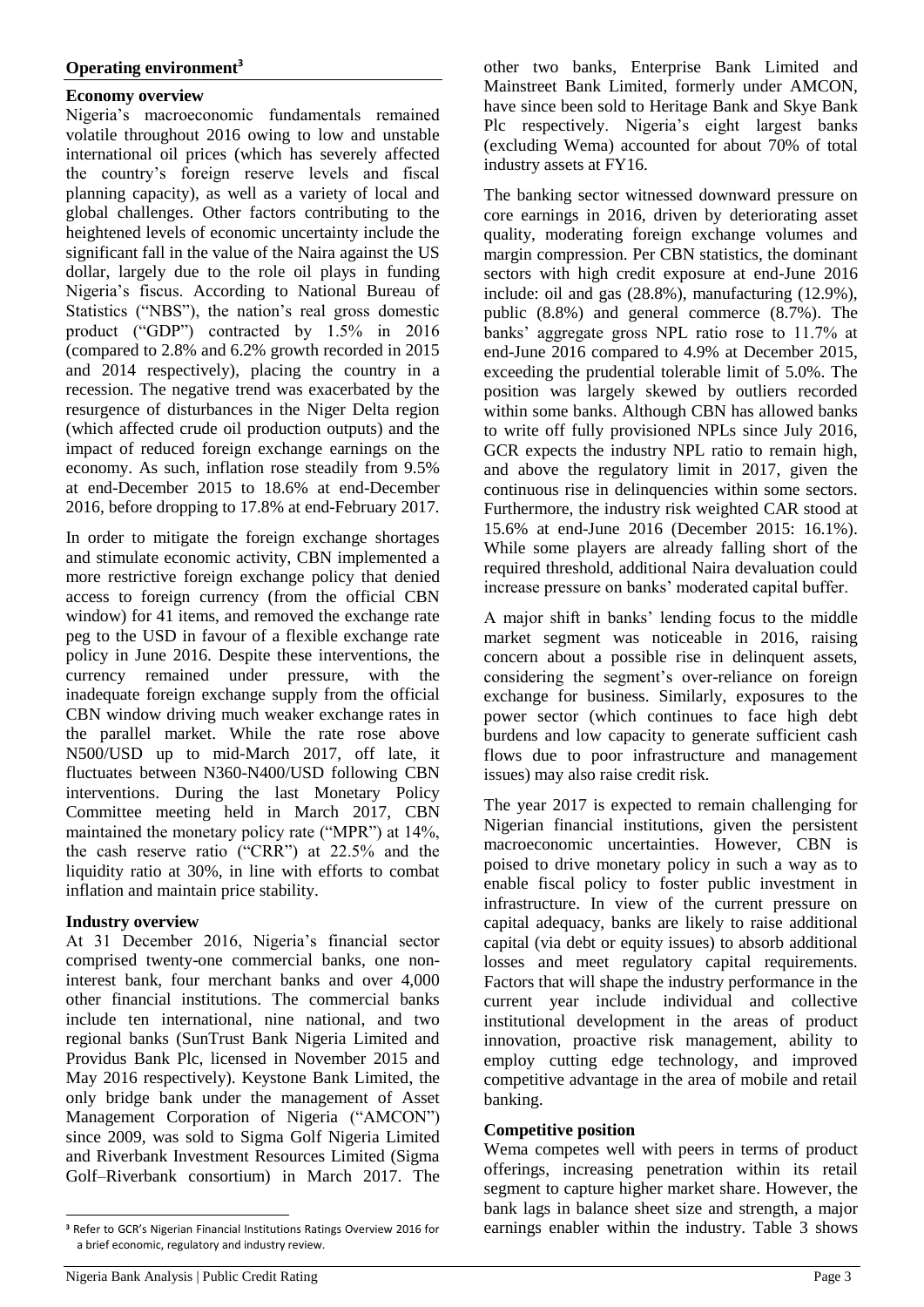the bank's key performance indicators against selected peers.

#### **Financial profile**

### **Likelihood of support**

Wema enjoys adequate support from its diversified shareholder base and Federal Government of Nigeria, ("FGN"), as demonstrated during previous capital raising exercises.

#### **Funding composition**

Wema, like most Nigerian banks, is largely deposit funded. Total deposits constituted 70.6% and 66.8% of the bank's total funding base and total assets at FY16 respectively. Other sources of funds include capital and borrowings, representing 15.3% and 14.1% respectively of the total funding base. These are discussed extensively in the sections which follow.

## **Customer deposits and interbank funding**

Customer deposits remained relatively stable at N283.3bn at FY16. Deposit growth was constrained by several factors during the year, including foreign exchange illiquidity, which prompted large corporate customers to move funds to where they can access foreign exchange faster; market perception of midsized banks during CBN's intervention within some troubled banks, which led to movement of funds to the top-tier banks; and the impact of the pay-down of the outstanding CBN loan of N25bn at FY15.

| Table 2: Deposit book characteristics (%) |             |               |             |  |  |
|-------------------------------------------|-------------|---------------|-------------|--|--|
| By type:                                  |             | <b>FY15</b>   | <b>FY16</b> |  |  |
| Demand                                    |             | 30.3          | 31.0        |  |  |
| Savings                                   |             | 12.5          | 16.0        |  |  |
| Term                                      |             | 56.6          | 50.1        |  |  |
| Other                                     |             | 0.6           | 2.8         |  |  |
| <b>Concentration:</b>                     | <b>FY16</b> | Maturity:     | <b>FY16</b> |  |  |
| Single largest                            | 3.4         | 0-3 months    | 60.3        |  |  |
| Five largest                              | 12.9        | 3-6 months    | 5.8         |  |  |
| Ten largest                               | 17.5        | $6-12$ months | 3.9         |  |  |
| <b>Twenty largest</b>                     | 23.8        | $>12$ months  | 30.0        |  |  |

Source: Wema AFS.

A breakdown of the deposit book shows a deposit growth of 12.5% from retail customers, while deposits from corporates declined by 6.6%, driven by the bank's increased focus on retail markets. The bulk of

the deposit mix was largely term deposits, necessitated by the need to support the bank's liquidity profile. While the book was largely shorttenored, concentration risk is considered moderate, with the 20 largest deposits accounting for 23.8% of total. A negligible 2.3% of the deposit book is denominated in USD, highlighting the bank's low exposure to foreign currency risk. Wema also relied on interbank funding during FY16 to support its liquidity profile. As a result, total interbank borrowings amounted to N37.4bn at FY16 (FY15: nil).

Wema has forecast deposit growth of about 15% for FY17, to be driven partly by innovative products targeting the youths, salary earners, traders, artisans, and SMEs. The bank is also channelling its digital banking platform to enhance deposit mobilisation and strengthen existing client relationships. Overall, Wema aims to establish a balanced funding structure in FY17 and reduce reliance on expensive term deposits to boost profitability.

#### **Capital structure**

Wema remained well capitalised at FY16, with shareholders' funds of N48.5bn, well above regulatory requirement for a national bank. However, total capital declined to N61.2bn at FY16 (FY15: N71.1bn) mainly due to the repayment of subordinated loan (qualifying as a Tier 2 capital) from the CBN amounting to N18.6bn. This, combined with a significant rise in the bank's risk weighted assets due to an expanded loan book, led to a decline in the bank's CAR to 12.6% at FY16 (FY15: 15.1%), albeit remaining above the regulatory threshold of 10%.

| <b>Table 4: Capitalisation</b>     | <b>FY15</b><br>N'bn | <b>FY16</b><br>N'bn |
|------------------------------------|---------------------|---------------------|
| Tier 1 capital                     | 19.3                | 20.3                |
| Tier 2 capital                     | 6.5                 | 3.7                 |
| Total regulatory capital           | 25.8                | 24.0                |
| Total risk weighted assets ("RWA") | 170.9               | 189.9               |
| Regulatory capital: RWA (%)        | 15.1                | 12.6                |
| Source: Wema AFS.                  |                     |                     |

The outstanding amount of N6.4bn (representing the final repayment) due to CBN at FY16 has been paid

| Table 3: Competitive position*<br>Wema vs. selected banks                                                                  | <b>Fidelity</b> | <b>UBN</b> | <b>Stanbic IBTC</b> | <b>Sterling</b> | Wema  |
|----------------------------------------------------------------------------------------------------------------------------|-----------------|------------|---------------------|-----------------|-------|
| As at 31 December 2016 (except Fidelity at 9M FY16)                                                                        |                 |            |                     |                 |       |
| Shareholders' funds (N'bn)                                                                                                 | 185.0           | 266.6      | 109.3               | 85.7            | 48.5  |
| Total assets (N'bn)+                                                                                                       | 1,395.9         | 1,227.5    | 953.3               | 824.6           | 423.6 |
| Net loans (N'bn)                                                                                                           | 729.0           | 507.2      | 353.0               | 468.3           | 227.0 |
| Net profit after tax (N'bn)                                                                                                | 8.8             | 15.4       | 15.0                | 5.7             | 2.6   |
| Total capital/Total assets (%)                                                                                             | 22.0            | 22.1       | 14.4                | 12.0            | 14.4  |
| Liquid and trading assets/total short-term funding (%)                                                                     | 18.3            | 21.5       | 59.1                | 5.9             | 13.0  |
| Gross bad debt ratio (%)                                                                                                   | 4.5             | 6.9        | 5.0                 | 9.9             | 3.1   |
| Net interest margin (%)                                                                                                    | 8.6             | 10.9       | 8.1                 | 11.9            | 7.4   |
| Cost ratio (%)                                                                                                             | 73.3            | 66.2       | 61.9                | 74.1            | 88.4  |
| <b>ROaE</b> (%)                                                                                                            | 6.3             | 6.1        | 14.7                | 5.7             | 5.4   |
| ROaA (%)                                                                                                                   | 0.9             | 1.4        | 1.6                 | 0.6             | 0.6   |
| *Ranked by total assets. †Excludes balances held in respect of letters of credit.<br>Source: Audited Financial Statements. |                 |            |                     |                 |       |

Nigeria Bank Analysis | Public Credit Rating Page 4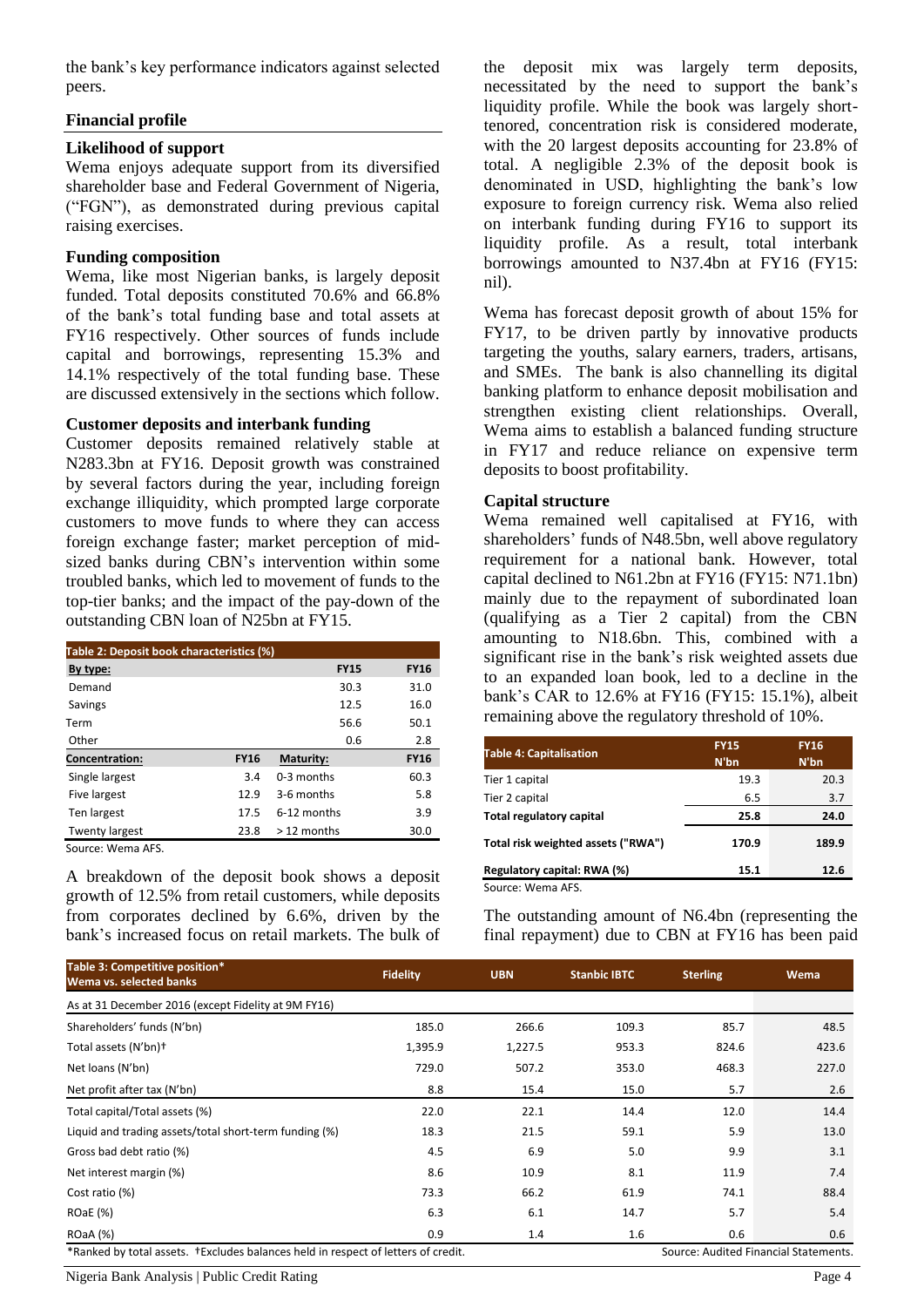by the bank in January 2017 and the bank received a letter from CBN confirming the full settlement of the financial accommodation granted to the bank in 2009. While supporting capital adequacy through organic growth initiatives, the bank is also planning to raise additional Tier 2 capital in 2017 depending on the market condition.

#### **Borrowings**

Wema's long term borrowings declined to N19.4bn at FY16 (FY15: N27.3bn), largely driven by settlement of its debt securities. Osun bailout fund remained relatively stable, while other borrowings were paid down. Growth in borrowing from Shelter Afrique was driven by currency translation effect, being a USD denominated loan.

| <b>Table 5: Borrowings</b>   | <b>FYE15</b> | <b>FYE16</b> |  |
|------------------------------|--------------|--------------|--|
|                              | N'm          | N'm          |  |
| Debt securities              | 8,140.3      |              |  |
| <b>National Housing Fund</b> | 122.4        | 113.8        |  |
| <b>CBN MSMEDF</b>            | 40.0         | 140.0        |  |
| Due to BOI                   | 6.171.0      | 5.177.7      |  |
| <b>CBN Agricultural loan</b> | 848.3        | 1.048.0      |  |
| Osun Bailout Fund            | 9.975.0      | 9.735.1      |  |
| Shelter Afrique              | 1,993.0      | 3.147.5      |  |
| Total                        | 27,289.9     | 19,361.8     |  |
| Source: Wema AFS.            |              |              |  |

### **Liquidity positioning**

Wema witnessed severe liquidity pressure during FY16, as evidenced by its liquidity ratio which averaged 30.2% for the period marginally above the prudential minimum of 30%. In addition, the bank's liquid and trading assets to total short term funding ratio declined significantly to 13.2% at FY16 from 26% at FY15. Furthermore, a maturity analysis of the bank's assets and liabilities at FY16 showed a significant mismatch of N222.7bn within the 'less than one month' maturity bucket. Notwithstanding this, the bank managed its liquidity risk through interbank borrowings, short term marketable securities and credit lines from other financial institutions.

#### **Operational profile**

#### **Risk management**

Wema continued to review its ERM framework in line with the economic and industry conditions. The board risk management oversight is supported by various management committees, which help develop, implement and modify risk strategies. In view of its lending activities, credit risk is the most significant risk for the bank.

#### **Asset composition**

Total assets grew by 6.9% to N424.0bn at FY16, largely supported by interbank funding. The asset mix is skewed towards loans and advances, which constituted a higher 53.5% of total assets at FY16 (FY15: 46.8%). Cash and liquid assets decreased by 35.2%, following a significant decline in available for sale and held for trading investment securities, as well as unrestricted balances with central bank (which

| Table 6: Asset Mix               | <b>FY15</b> |       | <b>FY16</b> |       |
|----------------------------------|-------------|-------|-------------|-------|
|                                  | N'bn        | %     | N'bn        | %     |
| Cash and liquid assets           | 122.3       | 30.8  | 79.2        | 18.7  |
| Cash                             | 9.5         | 2.4   | 13.0        | 3.1   |
| Liquidity reserve deposits       | 53.4        | 13.5  | 48.2        | 11.4  |
| Treasury bills and bonds         | 12.3        | 3.1   | 3.4         | 0.8   |
| <b>Balances with other banks</b> | 47.0        | 11.9  | 14.7        | 3.5   |
| Customer advances                | 185.6       | 46.8  | 227.0       | 53.5  |
| Other investment securities      | 28.8        | 7.3   | 58.7        | 13.8  |
| Investment in property           | 0.4         | 0.1   | 0.4         | 0.1   |
| Property, plant and equipment    | 16.0        | 4.0   | 16.6        | 3.9   |
| Other assets                     | 43.7        | 11.0  | 42.2        | 10.0  |
| Total                            | 396.7       | 100.0 | 424.0       | 100.0 |

Source: Wema AFS.

#### **Loan portfolio**

Gross loans and advances grew by 22.3% to N229.8bn at FY16 Accordingly, the ratio of net advances to deposits and other short term funding rose further to 70.9%, from a review period low of 42.1% at FY12.

| <b>Table 7: Loan book characteristics</b> |      |                       |      |  |  |
|-------------------------------------------|------|-----------------------|------|--|--|
| <b>By Sector:</b>                         | ℅    |                       | %    |  |  |
| Agriculture                               | 1.0  | Manufacturing         | 5.4  |  |  |
| Oil and gas                               | 17.9 | General commerce      | 9.0  |  |  |
| Real estate                               | 14.6 | Transportation        | 3.0  |  |  |
| Construction                              | 15.7 | Power                 | 4.5  |  |  |
| Public sector                             | 6.0  | Other                 | 22.9 |  |  |
| Maturity:                                 |      | Product type:         |      |  |  |
| $<$ 1 month                               | 10.1 | Overdrafts            | 6.7  |  |  |
| 1-3 months                                | 18.8 | Term loans            | 91.0 |  |  |
| 3-12 months                               | 6.0  | Other                 | 2.3  |  |  |
| $>12$ months                              | 65.1 |                       |      |  |  |
| Concentration:                            |      |                       |      |  |  |
| Single largest                            | 4.4  | Ten largest           | 30.1 |  |  |
| Five largest                              | 18.6 | <b>Twenty largest</b> | 46.6 |  |  |
|                                           |      |                       |      |  |  |

Source: Wema AFS.

Although the loan book is diversified across different sectors, Wema increased participation within the real estate and construction sector. This was driven by improved performance within these sectors, in terms of earnings and low impairments. The loan book is largely long dated and fairly concentrated, with the single largest obligor accounting for 4.4% and 16.5% of gross loans and shareholders' funds respectively, while the twenty largest obligors represented 46.6% of the book. At FY16, 9.3% of the loan book was denominated in USD.

In view of the bank's retail strategy, lending will mainly target the retail and SME sectors, though mainly on short cycle credits. On the corporate side, the bank is taking a cautious approach to loan growth pending return to stable market condition.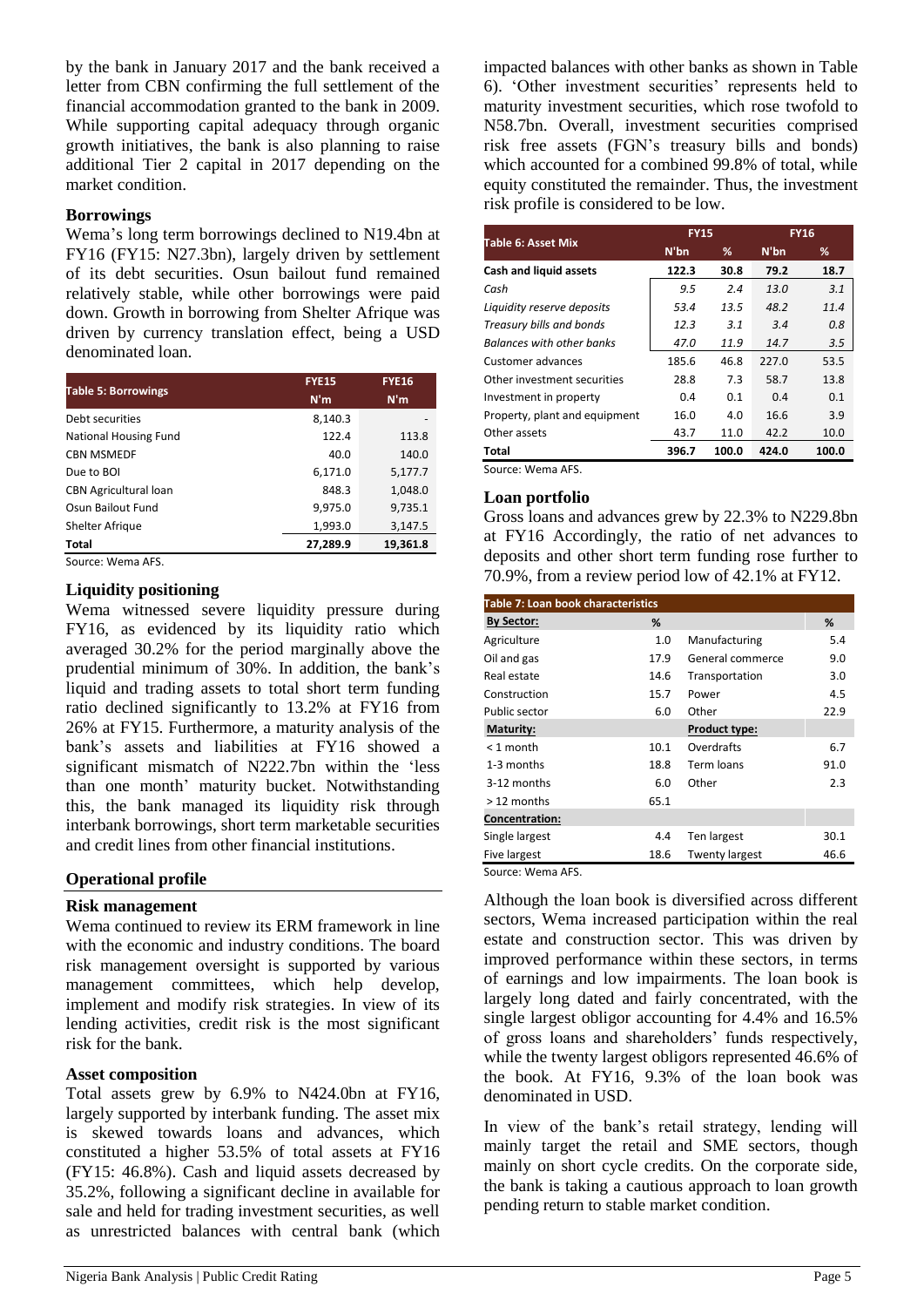## **Asset quality**

Asset quality was relatively stable in FY16, underpinned by continuous overhaul of the bank's ERM framework and recovery mechanisms. In addition, the bank's relatively low foreign currency denominated exposures also mitigated the potential<br>impact of the foreign currency illiquidity. foreign currency Accordingly, Wema reported a gross NPL ratio of 3.1% at FY16 (FY15: 2.7%). Specific provisions covered 30.1% of gross NPLs at FY16 (FY15: 26.5%). Some loans were restructured during the year, particularly within the general commerce and consumer credit segments. The bank's management has indicated stricter selection of quality assets and collateral to keep the NPL ratio within a predetermined level of 3% by end FY17.

|                                 | <b>FY15</b> | <b>FY16</b><br>N'bn |  |
|---------------------------------|-------------|---------------------|--|
| <b>Table 8: Asset Quality</b>   | N'bn        |                     |  |
| <b>Gross Advances</b>           | 188.0       | 229.8               |  |
| Performing                      | 183.0       | 222.8               |  |
| <b>Impaired</b>                 | 5.0         | 7.1                 |  |
| <b>Provision for impairment</b> | (2.4)       | (2.8)               |  |
| Individually impaired           | (1.3)       | (2.1)               |  |
| Collectively impaired           | (1.1)       | (0.7)               |  |
| <b>Net NPLs</b>                 | 3.7         | 4.9                 |  |
| Selected asset quality ratios:  |             |                     |  |
| Gross NPLs ratio (%)            | 2.7         | 3.1                 |  |
| Net NPLs ratio (%)              | 2.0         | 2.2                 |  |
| Net NPLs/Capital (%)            | 5.2         | 8.1                 |  |
| Source: Wema AFS.               |             |                     |  |

Given the cumbersome judicial process and the associated time lags involved in realising security in Nigeria, collateral is not of primary consideration in this analysis. However, management noted that about 70% of the loan book was secured by real estate, 2% by shares, and 28% was otherwise secured.

## **Financial performance**

A five year financial synopsis is presented at the back of this report, and supplemented by the commentary below.

Despite a 20% increase in interest income in FY16, net interest income growth was moderated to a lowly 5.3% due to a sharp rise in interest expense driven by the crowding-out effect which affected Wema's pricing of fixed deposits. Most of the larger corporate customers re-priced their deposits to match yields on FGN securities, thus increasing Wema's funding cost. Non-interest income grew by 13.1% to N9.8bn, driven by foreign exchange trading gain. Overall, total operating income increased 7.8% to N28.5bn. This, combined with the higher operating expenses for the period, saw cost/income ratio remaining high at 87.1%, indicating a weakened operating efficiency (a major challenge for Wema).

Supported by additional loan write-offs and recoveries, impairment was moderated around N4bn, leaving pre-tax profit at N3.2bn for FY16. After recognising a tax deduction of N685m, NPAT stood at N2.6bn, resulting in ROaE and ROaA of 5.4% and 0.6% respectively.

#### **Future prospects**

The banking industry is expected to witness additional earnings growth pressure in the current year due to the tough operating environment (including increasing regulation), persistent forex illiquidity and worsening asset quality. Given the increased participation of players within the retail banking segment to source cheaper funding, GCR envisages constraints for Wema in this segment, in view of its relatively low geographical coverage and non-availability of extensive alternative distribution channels. Notwithstanding these constraints, GCR takes note of the bank's resilience and aggressive customer acquisition strategy, as well as investment in IT infrastructure.

| <b>Table 9: Budget vs. Half</b> | <b>Actual</b> | <b>Budget</b> | $%$ of<br><b>Budget</b> | <b>Budget</b> |
|---------------------------------|---------------|---------------|-------------------------|---------------|
| vear interim results (N'bn)     | <b>FY16</b>   | <b>FY16</b>   | achieved                | <b>FY17</b>   |
| Income statement                |               |               |                         |               |
| Net interest income             | 18.2          | 17.1          | 106.7                   | 21.2          |
| Other income                    | 9.8           | 8.2           | 119.4                   | 11.4          |
| <b>Total income</b>             | 28.0          | 25.3          | 110.8                   | 32.6          |
| Bad debt charge*                | (0.0)         | 0.5           | 0.8                     | (0.0)         |
| <b>OPEX</b>                     | (24.8)        | (21.8)        | 113.7                   | (27.3)        |
| <b>NPBT</b>                     | 3.2           | 4.0           | 81.1                    | 5.3           |
| <b>Balance sheet</b>            |               |               |                         |               |
| <b>Customers deposits</b>       | 282.9         | 302.1         | 93.6                    | 325.0         |
| Net advances                    | 227.0         | 190.0         | 119.5                   | 222.5         |
| Total assets                    | 423.6         | 450.0         | 94.1                    | 503.6         |
| Tier 1 capital                  | 48.5          | 48.1          | 100.8                   | 99.2          |

\*Actual FY16 is N4.0m, while FY17 budget is N26.1m.

The bank has forecast pre-tax profit of N5.3bn for FY17, driven largely by balance sheet optimisation, aggressive loan recovery, lower funding cost, better yields on the risk asset portfolio, higher non-interest income and moderated operating expenses. Noninterest income is expected to grow as transaction volume increases on the digital banking platform. However, the cost/income ratio is expected to remain<br>elevated given on-going investment in IT elevated given on-going investment in IT infrastructure in line with transformation initiatives within the retail banking segment.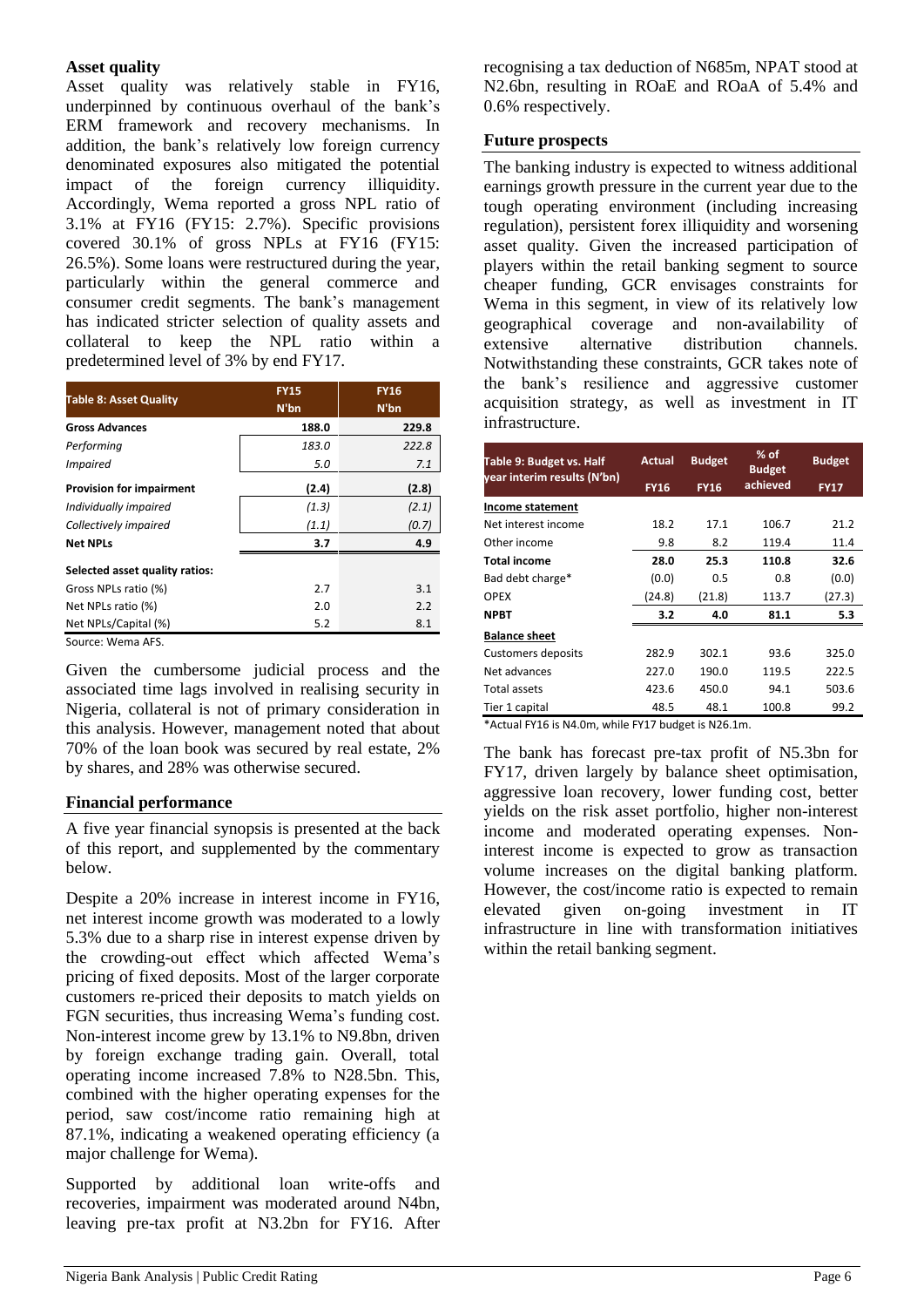## **Wema Bank Plc**

(Naira in millions except as noted)

| $(1)$ alla III IIIIIIIIOIIS except as floted)                      |                 |                 |                 |                 |                 |
|--------------------------------------------------------------------|-----------------|-----------------|-----------------|-----------------|-----------------|
| Year end: 31 December                                              |                 |                 |                 |                 |                 |
| <b>Statement of Comprehensive Income Analysis</b>                  | 2012            | 2013            | 2014            | 2015            | 2016            |
| Interest income                                                    | 25,056          | 28,542          | 35,453          | 37,128          | 44,560          |
| Interest expense                                                   | (13, 287)       | (16, 018)       | (16,901)        | (19, 408)       | (25.910)        |
| Net interest income<br>Other income                                | 11,768<br>5,661 | 12,524<br>7,103 | 18,552<br>6,734 | 17,720<br>8,664 | 18,650<br>9,801 |
| <b>Total operating income</b>                                      | 17,429          | 19,628          | 25,286          | 26,383          | 28,451          |
| Impairment charge                                                  | (4,953)         | 1,330           | (88)            | 78              | (412)           |
| Operating expenditure                                              | (17, 786)       | (19, 941)       | (22, 103)       | (23, 470)       | (24, 793)       |
| Share of profit in associate                                       | 368             | 930             |                 |                 |                 |
| Net profit before tax                                              | (4, 942)        | 1,947           | 3,094           | 2,991           | 3,245           |
| Tax                                                                | (98)            | (351)           | (721)           | (718)           | (685)           |
| Net profit after tax                                               | (5,041)         | 1,597           | 2,372           | 2,273           | 2,561           |
| Other comprehensive income                                         | 51              | 104             | 1               | 22              | (154)           |
| Total comprehensive income                                         | (4,990)         | 1,700           | 2,373           | 2,295           | 2,407           |
|                                                                    |                 |                 |                 |                 |                 |
| <b>Statement of Financial Position Analysis</b>                    |                 |                 |                 |                 |                 |
| Subscribed capital                                                 | 31,112          | 68,157          | 68,157          | 68,157          | 68,157          |
| Reserves (incl. net income for the year)                           | (29, 834)       | (26, 762)       | (24, 389)       | (22,093)        | (19,687)        |
| Hybrid capital (incl. eligible portion of subordinated term debt)  | 50,062          | 50,062          | 50,062          | 25,000          | 12,732          |
| <b>Total capital and reserves</b>                                  | 51,340          | 91,457          | 93,830          | 71,064          | 61,202          |
|                                                                    |                 |                 |                 |                 |                 |
| Bank borrowings (incl. deposits, placements & REPOs)               | 731             | 3,397           | 3,243           |                 | 37,434          |
| Deposits                                                           | 133,312         | 177,308         | 217,606         | 265,494         | 198,091         |
| Other borrowings                                                   |                 |                 |                 |                 |                 |
| Short-term funding (< 1 year)                                      | 134,043         | 180,705         | 220,850         | 265,494         | 235,525         |
| Bank borrowings (incl. deposits, placements & REPOs)               |                 |                 |                 |                 |                 |
| Deposits                                                           | 40,990          | 40,427          | 41,350          | 19,484          | 85,212          |
| Other borrowings                                                   | 6,945           | 7,526           | 8,320           | 27,290          | 19,362          |
| Long-term funding (> 1 year)                                       | 47,935          | 47,953          | 49,670          | 46,774          | 104,574         |
|                                                                    |                 |                 |                 |                 |                 |
| Payables/Deferred liabilities                                      | 12,386          | 10,757          | 18,212          | 13,411          | 22,743          |
| <b>Other liabilities</b>                                           | 12,386          | 10,757          | 18,212          | 13,411          | 22,743          |
| <b>Total capital and liabilities</b>                               | 245,705         | 330,872         | 382,562         | 396,743         | 424,044         |
|                                                                    |                 |                 |                 |                 |                 |
| Balances with central bank                                         | 20,511          | 25,673          | 70,056          | 53,386          | 48,162          |
| Property, Plant and Equipment                                      | 12,433          | 12,468          | 14,043          | 15,968          | 16,614          |
| Receivables/Deferred assets (incl. zero rate loans)                | 38,734          | 49,659          | 52,436          | 43,709          | 42,197          |
| <b>Non-earnings assets</b>                                         | 71,678          | 87,800          | 136,535         | 113,062         | 106,973         |
|                                                                    |                 |                 |                 |                 |                 |
| Short-term deposits & cash                                         | 6,622           | 11,863          | 12,577          | 9,535           | 12,951          |
| Loans & advances (net of provisions)                               | 73,746          | 98,632          | 149,294         | 185,597         | 227,009         |
| Bank placements                                                    | 13,006          | 19,451          | 39,577          | 47,049          | 14,673          |
| Marketable/Trading securities                                      | 7,594           | 7,180           | 3,723           | 12,319          | 3,396           |
| Other investment securities                                        | 70,346          | 102,380         | 37,490          | 28,789          | 58,680          |
| Investment in properties                                           | 665             | 602             | 402             | 394             | 362             |
|                                                                    |                 |                 |                 |                 |                 |
| Investment in subsidiaries/associates                              | 2,049           | 2,965           | 2,965           |                 |                 |
| <b>Total earning assets</b>                                        | 174,027         | 243,073         | 246,027         | 283,681         | 317,070         |
|                                                                    |                 |                 |                 |                 |                 |
| <b>Total assets</b>                                                | 245,705         | 330,872         | 382,562         | 396,743         | 424,044         |
| Contingencies                                                      | 7,686           | 14,740          | 21,112          | 19,057          | 37,526          |
|                                                                    |                 |                 |                 |                 |                 |
| <b>Ratio Analysis (%)</b>                                          |                 |                 |                 |                 |                 |
| Capitalisation                                                     |                 |                 |                 |                 |                 |
| Internal capital generation                                        | n.a.            | 4.1             | 5.4             | 5.0             | 5.0             |
| Total capital / Net advances + net equity invest. + guarantees     | 33.8            | 42.4            | 45.1            | 30.4            | 18.9            |
| Total capital / Total assets                                       | 20.9            | 27.6            | 24.5            | 17.9            | 14.4            |
|                                                                    |                 |                 |                 |                 |                 |
| Liquidity ‡                                                        |                 |                 |                 |                 |                 |
| Net advances / Deposits + other short-term funding                 | 42.1            | 44.6            | 56.9            | 65.1            | 70.8            |
| Net advances / Total funding (excl. equity portion)                | 40.5            | 43.1            | 55.2            | 59.4            | 66.7            |
| Liquid & trading assets / Total assets                             | 11.1            | 11.6            | 14.6            | 17.4            | 7.3             |
| Liquid & trading assets / Total short-term funding                 | 20.3            | 21.3            | 25.3            | 26.0            | 13.2            |
| Liquid & trading assets / Total funding (excl. equity portion)     | 15.0            | 16.8            | 20.7            | 22.1            | 9.1             |
| <b>Asset quality</b>                                               |                 |                 |                 |                 |                 |
|                                                                    |                 |                 |                 |                 |                 |
| Impaired loans / Gross advances                                    | 15.4            | 6.0             | 2.2             | 2.7             | 3.1             |
| Total loan loss reserves / Gross advances                          | 11.9            | 4.0             | 2.0             | 1.3             | 1.1             |
| Bad debt charge (income statement) / Gross advances (avg.)         | 6.6             | (1.5)           | 0.1             | (0.0)           | 0.2             |
| Bad debt charge (income statement) / Total operating income        | 28.4            | (6.8)           | 0.3             | (0.3)           | 1.4             |
| Profitability                                                      |                 |                 |                 |                 |                 |
| Net income / Total capital (avg.)                                  | n.a.            | 2.4             | 2.6             | 2.8             | 3.6             |
| Net income / Total assets (avg.)                                   | n.a.            | 0.6             | 0.7             | 0.6             | 0.6             |
| Net interest margin                                                | 10.3            | 10.7            | 11.4            | 8.0             | 7.5             |
| Interest income + com. fees / Earning assets + guarantees (a/avg.) | 8.7             | 8.3             | 8.0             | 5.8             | 5.7             |
| Non-interest income / Total operating income                       | 32.5            | 36.2            | 26.6            | 32.8            | 34.4            |
| Non-interest income / Total operating expenses (or burden ratio)   | 31.8            | 35.6            | 30.5            | 36.9            | 39.5            |
| Cost ratio                                                         | 102.1           | 101.6           | 87.4            | 89.0            | 87.1            |
| OEaA (or overhead ratio)                                           | 7.6             | 6.9             | $6.2$           | 6.0             | 6.0             |
| ROaE                                                               |                 | 7.5             | 5.6             | 5.1             | 5.4             |
|                                                                    | (133.6)         |                 |                 |                 |                 |
| ROaA                                                               | (2.2)           | 0.6             | 0.7             | 0.6             | 0.6             |
| <b>Nominal growth indicators</b>                                   |                 |                 |                 |                 |                 |
| Total assets                                                       | 11.1            | 34.7            | 15.6            | 3.7             | 6.9             |
| Net advances                                                       | 9.7             | 33.7            | 51.4            | 24.3            | 22.3            |
| Shareholders funds                                                 | (79.6)          | 3,138.3         | 5.7             | 5.2             | 5.2             |
| Total capital and reserves                                         | (9.5)           | 78.1            | 2.6             | (24.3)          | (13.9)          |
| Deposits (wholesale)                                               | 18.3            | 24.9            | 18.9            | 10.0            | (0.6)           |
| Total funding (excl. equity portion)                               | 15.4            | 25.7            | 18.3            | 15.4            | 8.9             |

‡ Please note that for these ratios, liquid assets exclude the statutory reserve balance.